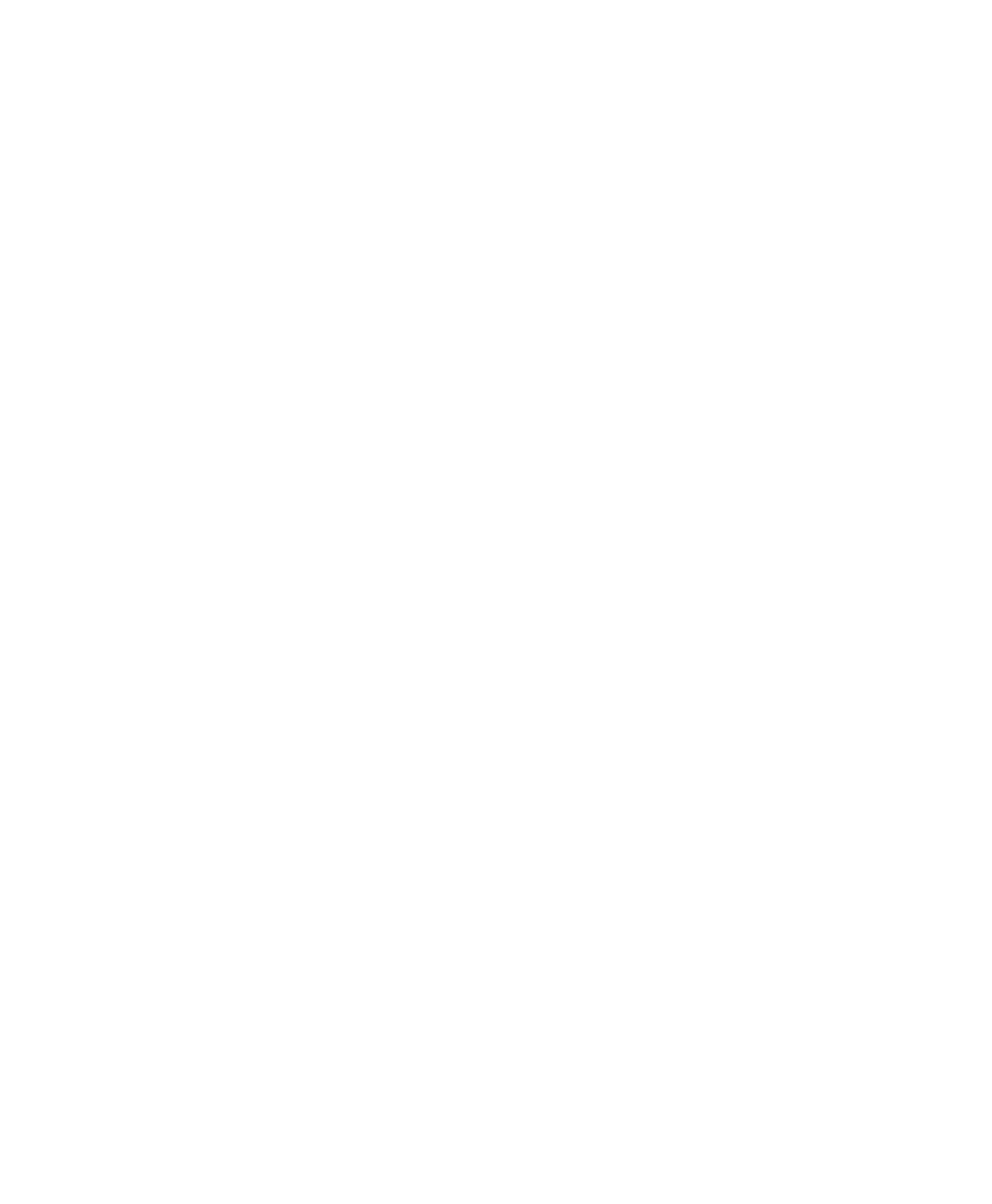

Sunday, May 8, 2022

Easter 4

## **Theme of the Day:** Fulfilled works march victorious over

empty words.

**OPENING HYMN** *375 –* "The King of Love My Shepherd Is" (The "Amen" is sung after the last hymn only.)

*Please stand.*

- P: The grace of our Lord  $\mathbf{\hat{v}}$  Jesus Christ and the love of God and the fellowship of the Holy Spirit be with you.
- **C: And also with you.**

### **CONFESSION OF SINS**

- P: We have come into the presence of God, who created us to love and serve him as his dear children. But we have disobeyed him and deserve only his wrath and punishment. Therefore, let us confess our sins to him and plead for his mercy.
- **C: Merciful Father in heaven, I am altogether sinful from birth. In countless ways I have sinned against you and do not deserve to be called your child. But trusting in Jesus, my Savior, I pray: Have mercy on me according to your unfailing love. Cleanse me from my sin, and take away my guilt.**
- P: God, our heavenly Father, has forgiven all your sins. By the perfect life and innocent death of our Lord Jesus Christ, he has removed your guilt forever. You are his own dear child. May God give you strength to live according to his will.
- **C: Amen.**

### **PRAYER AND PRAISE**

P: In the peace of forgiveness, let us praise the Lord.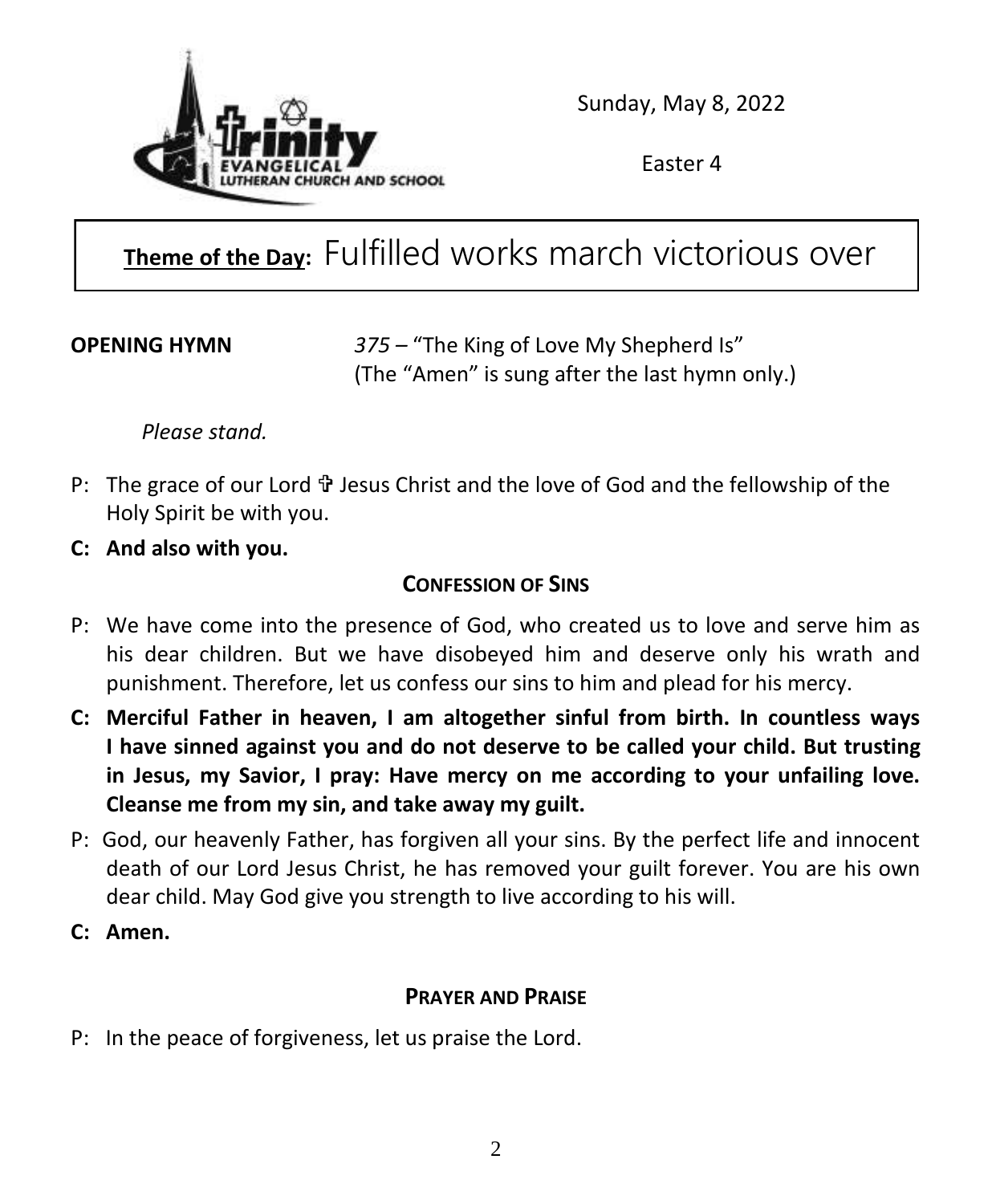#### **OH, TASTE AND SEE**



#### **PRAYER OF THE DAY**

P: Let us pray.

O Lord Jesus Christ, you are the Good Shepherd who laid down your life for the sheep. Lead us now to the still waters of your life-giving Word that we may abide in your Father's house forevermore; for you live and reign with him and the Holy Spirit, one God, now and forever.

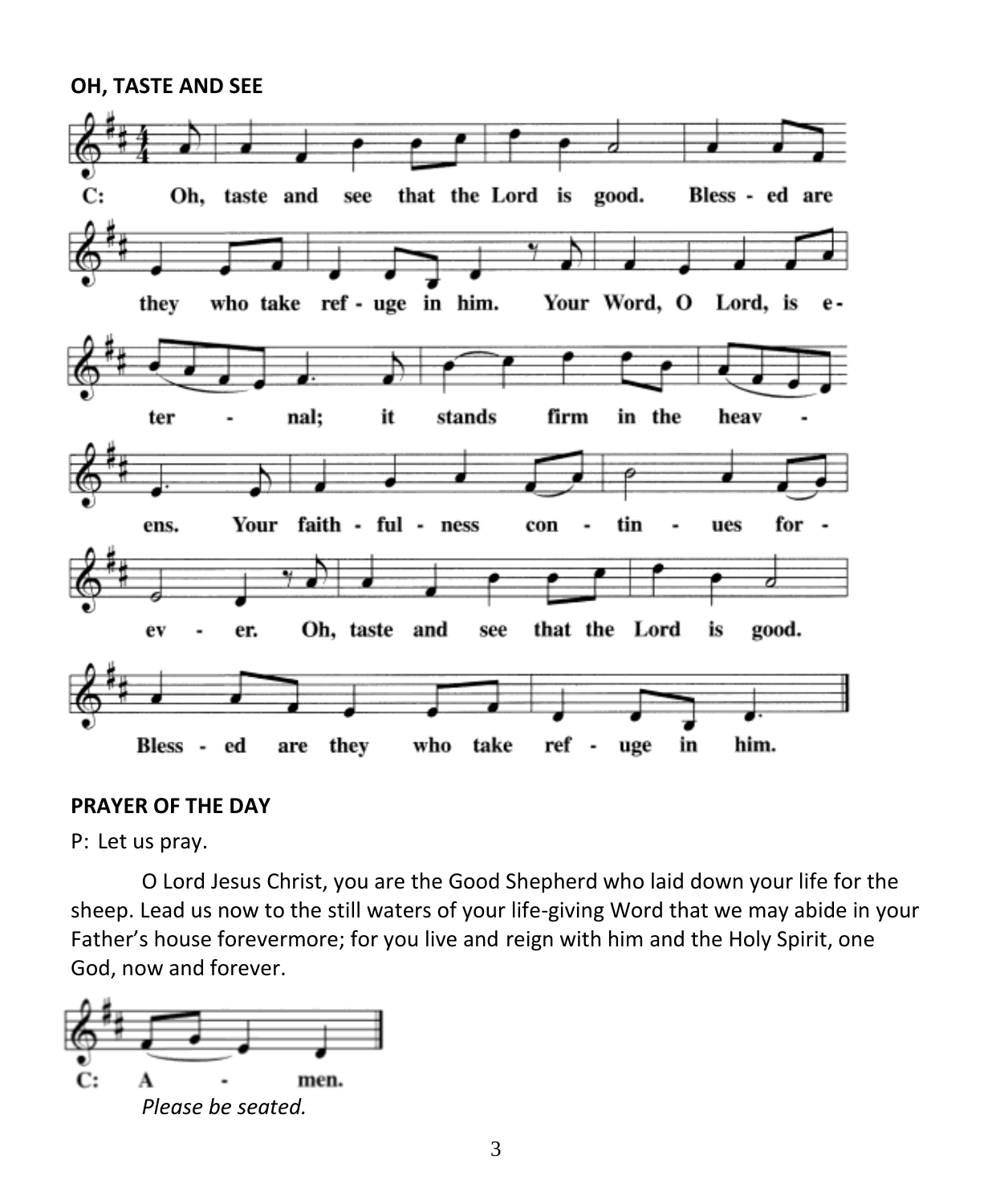### **THE WORD**

#### **FIRST LESSON – Acts 13:15-16a, 26-39**

*St. Paul points out that Jesus' death and resurrection both fulfilled the Scripture. They prove not only that we are forgiven, but also that every promise God makes to us shall ultimately be fulfilled.*

**<sup>15</sup>** After the reading from the Law and the Prophets, the synagogue rulers sent word to them, saying, "Brothers, if you have a message of encouragement for the people, please speak." **<sup>16</sup>** Standing up, Paul motioned with his hand and said: "Men of Israel and you Gentiles who worship God, listen to me! <sup>26</sup> "Brothers, children of Abraham and you Godfearing Gentiles, it is to us that this message of salvation has been sent. <sup>27</sup> The people of Jerusalem and their rulers did not recognize Jesus, yet in condemning him they fulfilled the words of the prophets that are read every Sabbath.

 $28$  Though they found no proper ground for a death sentence, they asked Pilate to have him executed. <sup>29</sup> When they had carried out all that was written about him, they took him down from the tree and laid him in a tomb.  $30$  But God raised him from the dead,  $31$ and for many days he was seen by those who had traveled with him from Galilee to Jerusalem. They are now his witnesses to our people.  $32$  "We tell you the good news: What God promised our fathers  $33$  he has fulfilled for us, their children, by raising up Jesus. As it is written in the second Psalm: "'You are my son; today I have become your father.' <sup>34</sup> The Fact that God raised him from the dead, never to decay, is stated in these words: "'I will give you the holy and sure blessings promised to David.'  $35$  So it is stated elsewhere: "'You will not let your holy one see decay.' <sup>36</sup> "For when David had served God's purpose in his own generation, he fell asleep; he was buried with his fathers and his body decayed.  $37$ But the one whom God raised from the dead did not see decay.  $38$ "Therefore, my brothers, I want you to know that through Jesus the forgiveness of sins is proclaimed to you.  $39$  Through him everyone who believes is justified from everything you could not be justified from by the law of Moses.

**PSALM OF THE DAY Psalm 23** *Christian Worship p. 72* 

#### **SECOND LESSON – Revelation 7:9-17**

*God's promise to rescue all believers from the tribulation of this world is not just empty words. St. John sees that promise fulfilled through the work of the Lamb.*

 $9$  After this I looked and there before me was a great multitude that on one could count, from every nation, tribe, people and language, standing before the throne and in front of the Lamb.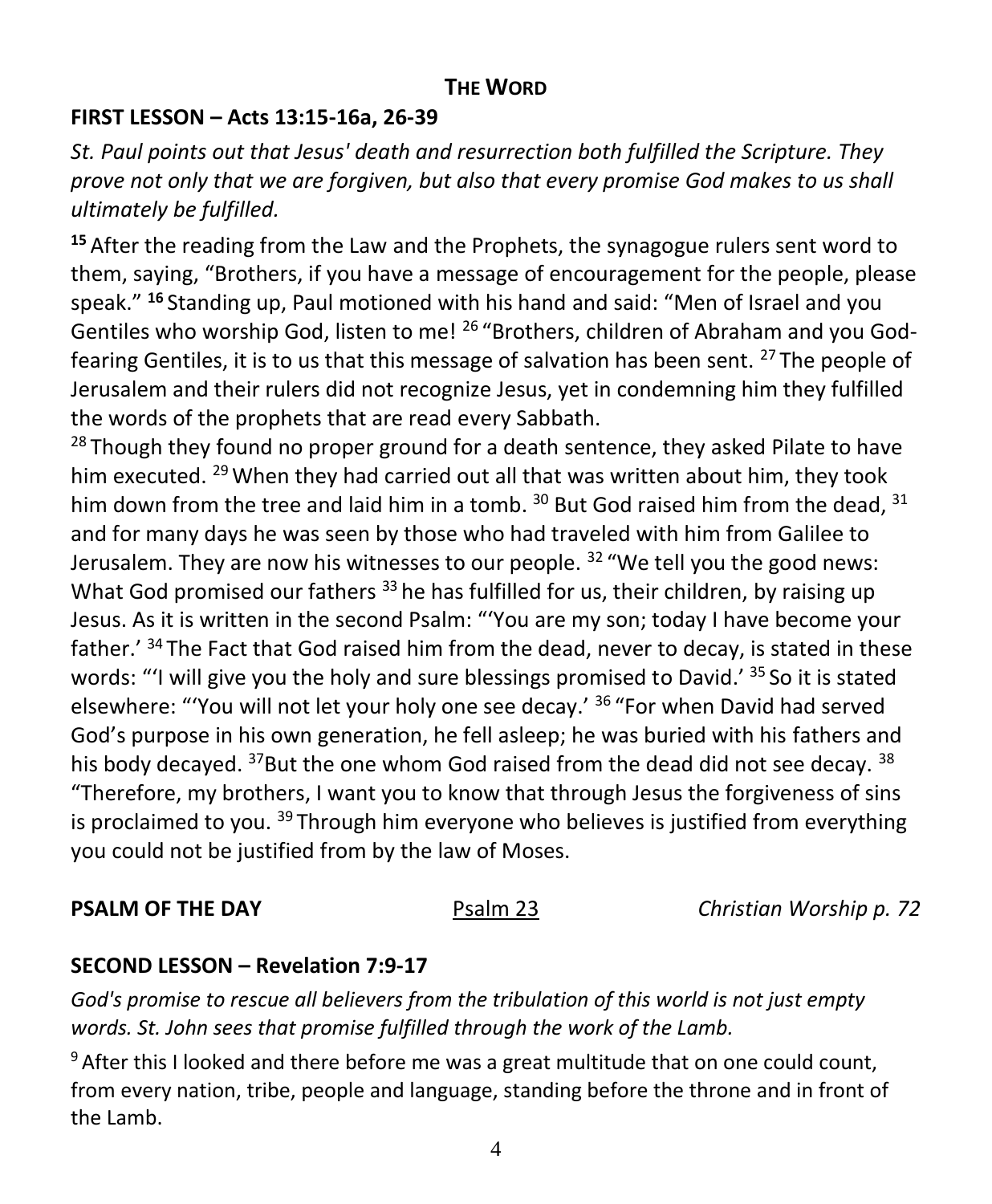They were wearing white robes and were holding palm branches in their hands.  $10$  And they cried out in a loud voice: "Salvation belongs to our God, who sits on the throne, and to the Lamb."  $^{11}$  All the angels were standing around the throne and around the elders and the four living creatures. They fell down on their faces before the throne and worshiped God,  $^{12}$  saying: "Amen! Praise and glory and wisdom and thanks and honor and power and strength be to our God for ever and ever. Amen!" 13 Then one of the elders asked me, "These in white robes—who are they, and where did they come from?" <sup>14</sup>I answered, "Sir, you know." And he said, "These are they who have come out of the great tribulation; they have washed their robes and made them white in the blood of the Lamb. <sup>15</sup> Therefore, they are before the throne of God and serve him day and night in his temple; and he who sits on the throne will spread his tent over them. <sup>16</sup> Never again will they hunger; never again will they thirst. The sun will not beat upon them, nor any scorching heat.  $17$  For the Lamb at the center of the throne will be their shepherd; he will lead them to springs of living water. And God will wipe away every tear from their eyes.

#### **VERSE OF THE DAY**

P: Alleluia. Alleluia. Christ is risen! He is risen indeed! Alleluia. I am the good shepherd; I know my sheep and my sheep know me. Alleluia. (John 10:14)

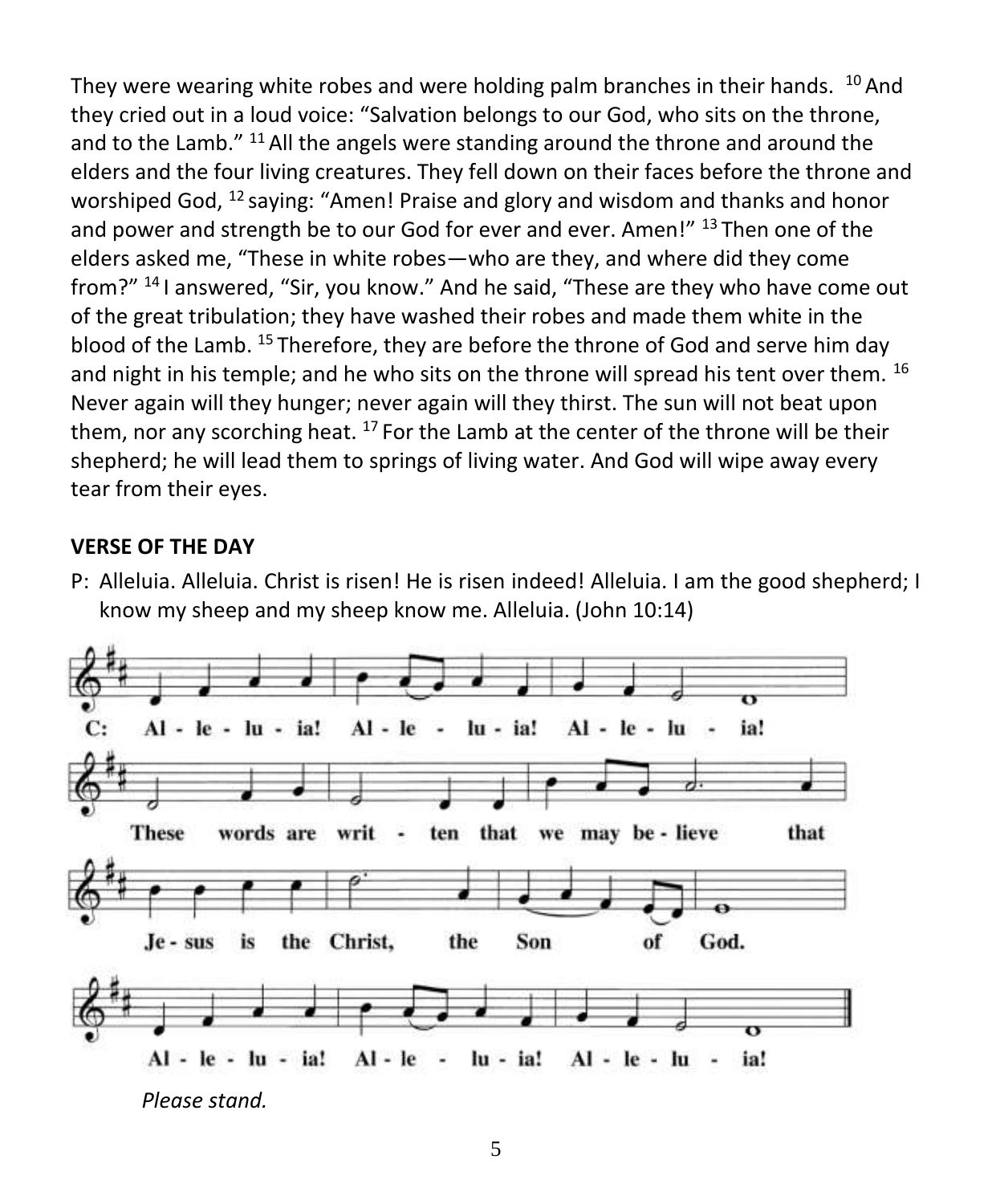#### **GOSPEL – John 10:22-30**

*Both Jesus words and his works are identical to that of the Father, for he and the Father are one. Therefore, the protecting hand of the Good Shepherd is almighty.*

 $22$  Then came the Feast of Dedication at Jerusalem. It was winter,  $23$  and Jesus was in the temple area walking in Solomon's Colonnade.  $^{24}$  The Jews gathered around him, saying, "How long will you keep us in suspense? If you are the Christ, tell us plainly." <sup>25</sup> Jesus answered, "I did tell you, but you do not believe. The miracles I do in my Father's name speak for me,  $^{26}$  but you do not believe because you are not my sheep.  $^{27}$  My sheep listen to my voice; I know them, and they follow me.  $^{28}$  I give them eternal life. and they shall never perish; no one can snatch them out of my hand.  $^{29}$  My Father, who has given them to me, is greater than all; no one can snatch them out of my Father's hand. <sup>30</sup>I and the Father are one."

#### *After the Gospel, the congregation sings:*



*Please be seated.*

#### **CHILDREN'S LESSON**

**HYMN OF THE DAY** 432 – "I Am Jesus' Little Lamb"

#### **SERMON** Text: Psalm 23

Theme: The Lord's My Shepherd and That is All!

A psalm of David. <sup>1</sup> The LORD is my shepherd, I shall not be in want. <sup>2</sup> He makes me lie down in green pastures, he leads me beside quiet waters,  $3$  he restores my soul. He guides me in paths of righteousness for his name's sake. <sup>4</sup> Even though I walk through the valley of the shadow of death, I will fear no evil, for you are with me; your rod and your staff, they comfort me. <sup>5</sup> You prepare a table before me in the presence of my enemies. You anoint my head with oil; my cup overflows. <sup>6</sup> Surely goodness and love will follow me all the days of my life, and I will dwell in the house of the LORD forever.

*Please stand.*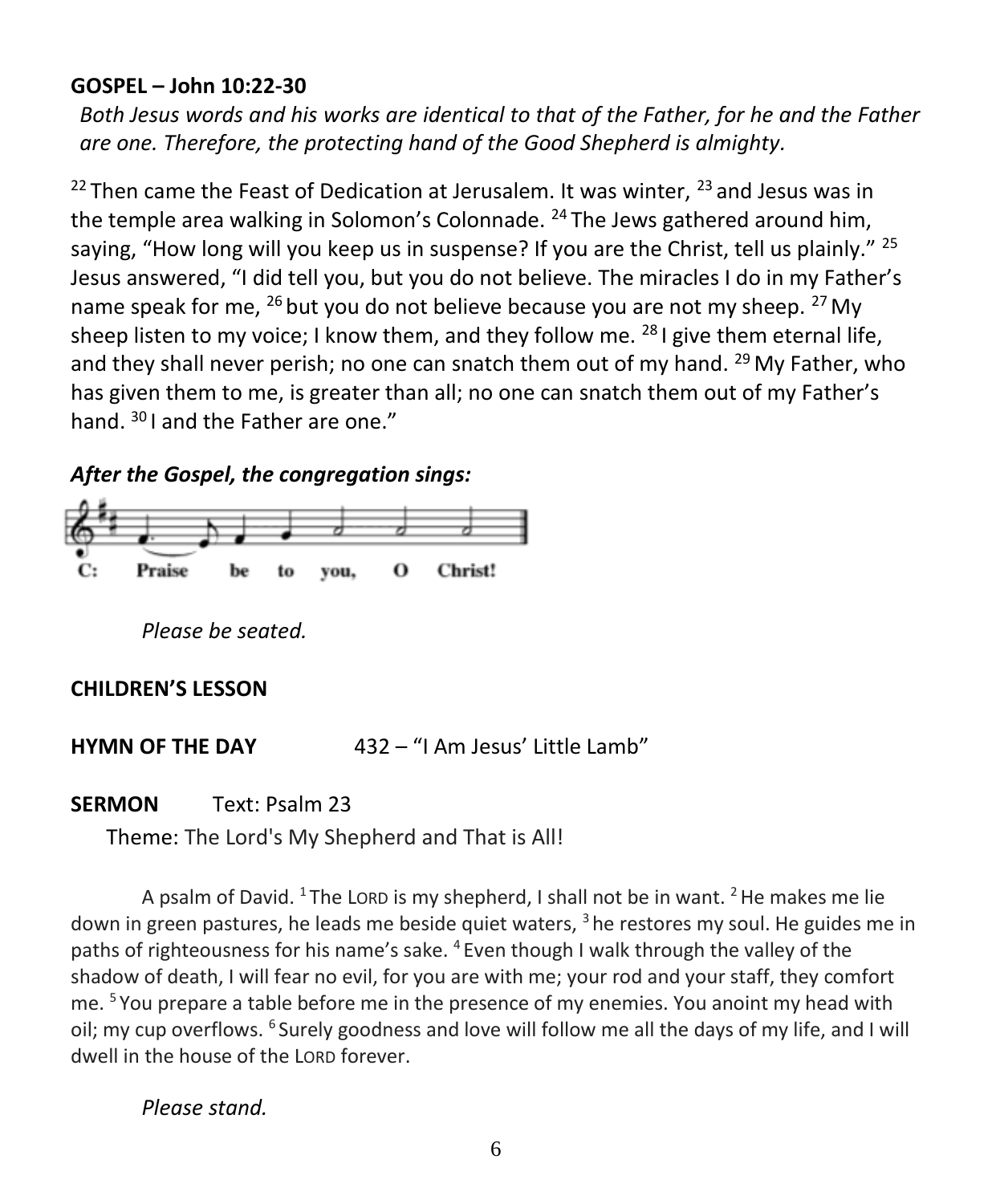#### **APOSTLES' CREED**

**I believe in God, the Father almighty, maker of heaven and earth.** 

**I believe in Jesus Christ, his only Son, our Lord,** 

**who was conceived by the Holy Spirit,** 

**born of the virgin Mary,** 

**suffered under Pontius Pilate,** 

**was crucified, died, and was buried.** 

**He descended into hell.** 

**The third day he rose again from the dead.** 

**He ascended into heaven** 

**and is seated at the right hand of God the Father almighty. From there he will come to judge the living and the dead.** 

**I believe in the Holy Spirit,** 

**the holy Christian Church, the communion of saints, the forgiveness of sins, the resurrection of the body, and the life everlasting. Amen.** 

*Please be seated.*

#### **THANKSGIVING**

#### **OFFERING**

**FRIENDSHIP REGISTRATION**

**Guests:** Please fill out name, address, and phone number. **Members:** Please fill out name and any new information. *Please, return the booklet to its original location. Thank you!*

*Please stand.*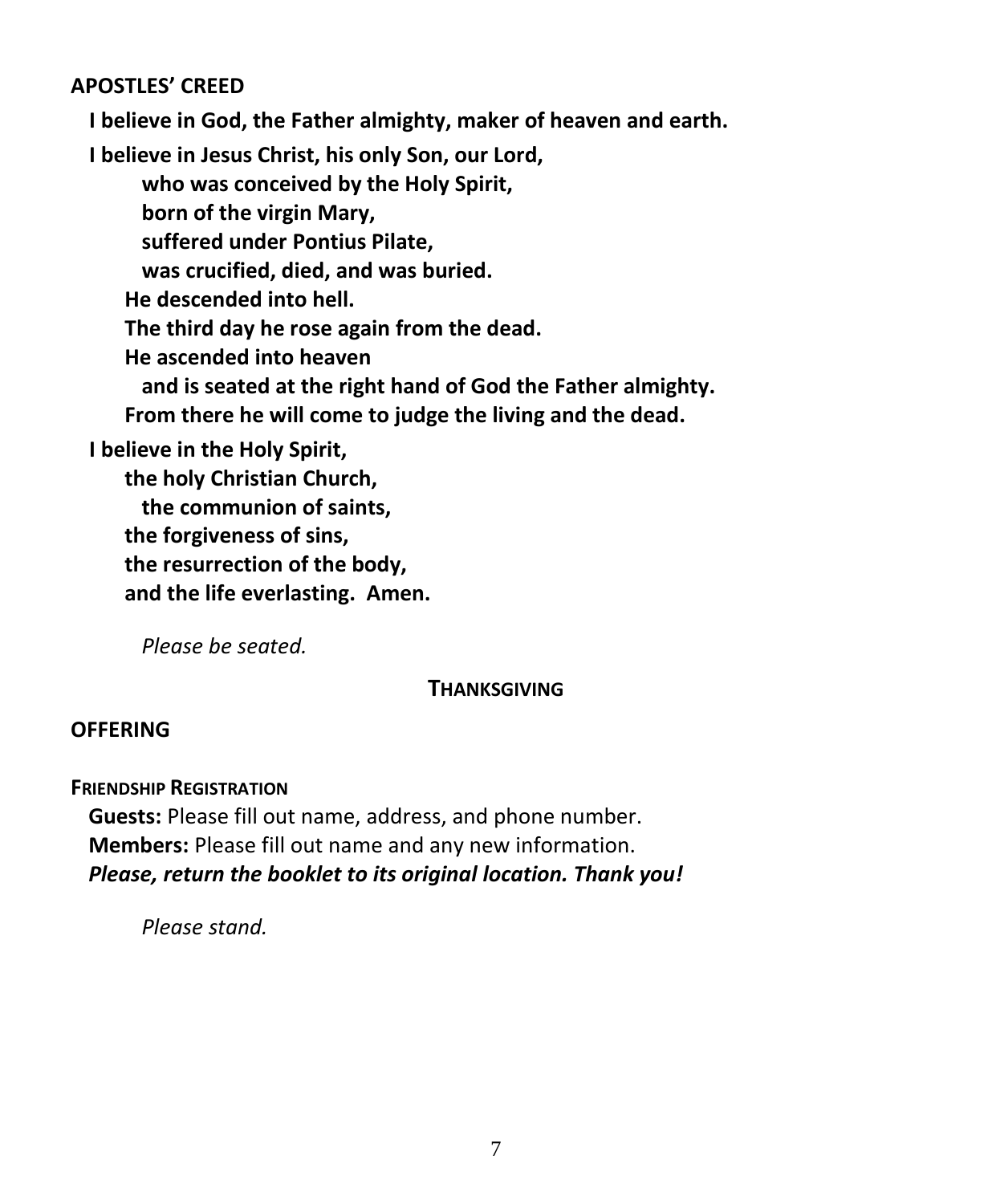#### **PRAYER OF THE CHURCH**

#### **Prayer of the Church (Congregation speaks the bold words)**

Almighty God and Father, we thank you for all your mercies, especially for the gift of your Son, through whom you have revealed your gracious will. We praise you for the Holy Spirit and his working through the means of grace.

#### **Plant your Word in our hearts, and cause it to produce fruit in our lives.**

Strengthen and defend your Church, that faith may grow by your Word and sacraments and that love toward all may increase.

#### **Support all who spread the light of your truth throughout the world.**

Keep our children in the grace of their baptisms. Enable their parents to train them in lives of faith.

#### **Raise up Christians to serve you in the ministry of the Word and in all godly walks of life.**

Be with mothers everywhere, O Savior. As you comforted your mother at your cross, comfort them with your loving encouragement and boundless grace. As you strengthen us through your Word, strengthen them in their tasks of loving, caring and providing for their children.

#### **Be with them, Lord, and restore them with your gracious care for them.**

Let your blessing rest on planting and harvest, commerce and industry, medicine and science, the arts and culture. Protect all who travel, and care for those whose work is difficult or dangerous.

#### **Be with all who devote themselves to any useful task.**

By your word, comfort all who are in sorrow or need, sickness or adversity. Remember those who suffer persecution for the faith. Have mercy on those whom death draws near.

#### **Grant them your love, and take them into your tender care.**

#### *Prayers on behalf of others.*

Hear us, Lord, as we pray in silence.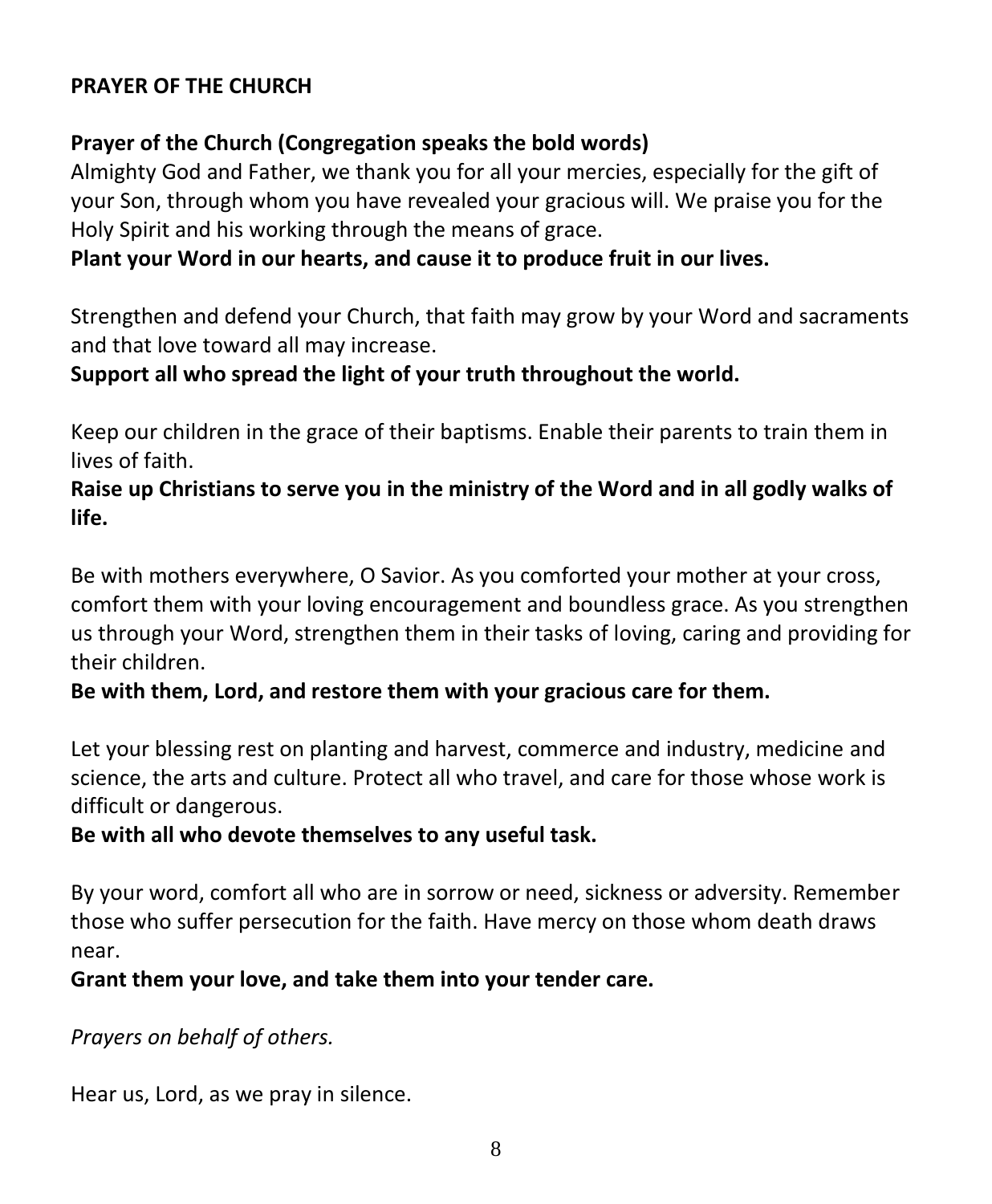#### *Silent prayer*

We remember with thanksgiving those who have loved and served you, who now rest from their labors. Console those who are mourning or living with sadness. Remind them of the hope that they have because of the resurrection of Jesus Christ, our Lord. **Keep us in the true faith, and bring us at last to the joys of heaven.** 

Grant us these things, Father, for the sake of Jesus, who died, rose again, and now lives and reigns over all things. **Amen.** 

#### **LORD'S PRAYER**

**Our Father in heaven, hallowed be your name, your kingdom come, your will be done on earth as in heaven. Give us today our daily bread. Forgive us our sins, as we forgive those who sin against us. Lead us not into temptation, but deliver us from evil. For the kingdom, the power, and the glory are yours now and forever. Amen.**

*Please be seated.*

**HYMN** 550 – "Behold a Host, Arrayed in White"

*Please stand.*

P: Almighty God, we thank you for teaching us the things you want us to believe and do. Help us by your Holy Spirit to keep your Word in pure hearts that we may be strengthened in faith, guided in holiness, and comforted in life and in death, through Jesus Christ our Lord, who lives and reigns with you and the Holy Spirit, one God, now and forever.

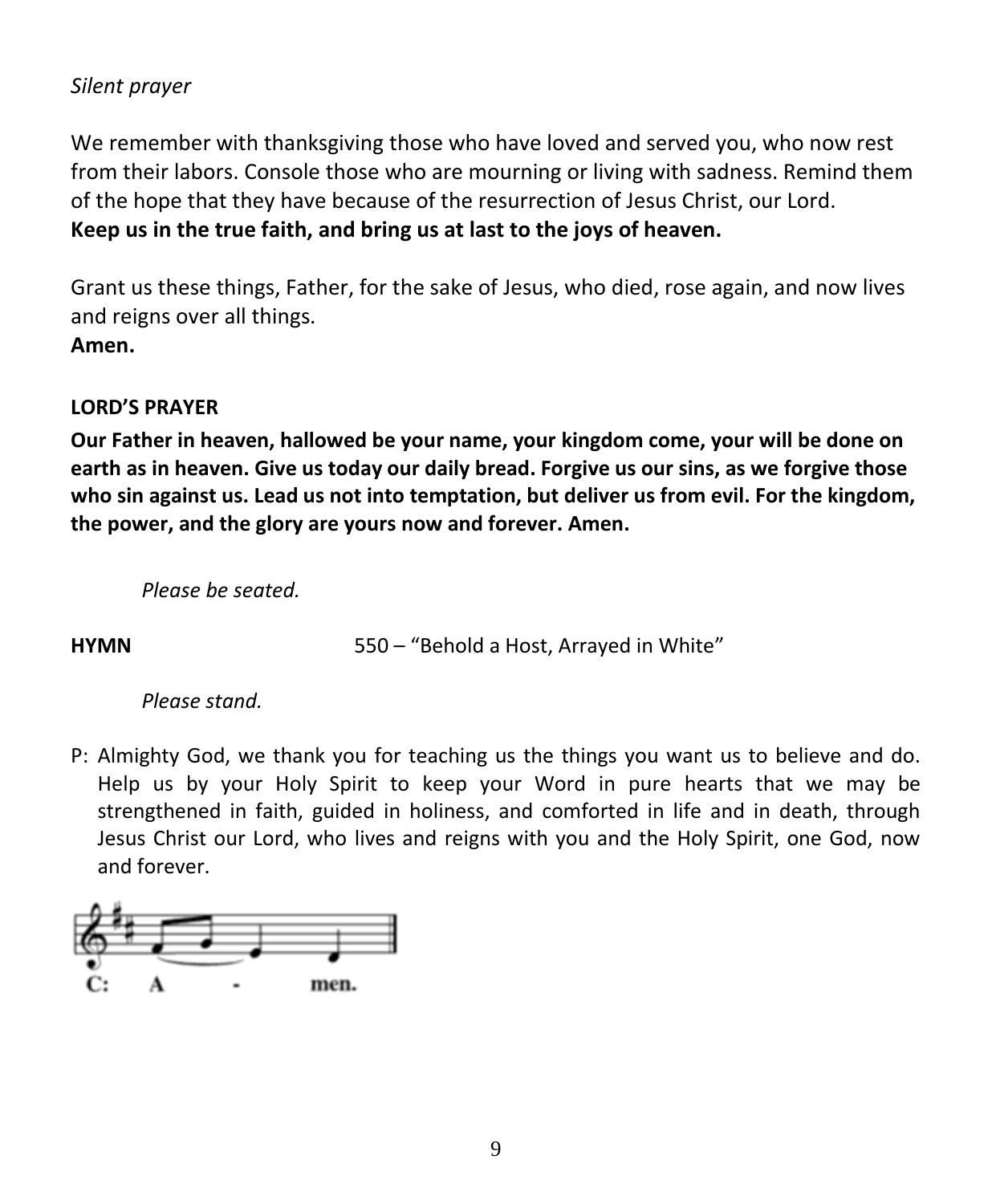#### **BLESSING**

P: Brothers and sisters, go in peace. Live in harmony with one another. Serve the Lord with gladness.

The Lord bless you and keep you.

The Lord make his face shine on you and be gracious to you.

The Lord look on you with favor and  $\hat{\mathbf{r}}$  give you peace.



**CLOSING HYMN** 436 – "Jesus, Shepherd of the Sheep"

# Announcements

**CHILDREN'S LESSON:** Please encourage your children ages Pre-school through 4th grade to come quietly to the front when invited.

**FAREWELL AND DOOR OFFERING** for Miss Brittany Jensen, our 1<sup>st</sup> & 2<sup>nd</sup> grade teacher, will be held on Sunday, May 15<sup>th</sup>. There will be a potluck meal after second service. Please bring a hot and a cold dish to share. Cold drinks will be provided. Let's thank Miss Jensen for her dedication to our school kids over the past year!

**A BUS FUND** has been established to replace Bus #6, which is aging poorly. Please consider donating. To do so, please specify "Bus Fund" on your envelope. We thank you for keeping our school children safe!

**SHARE THE ABUNDANCE!** The Outreach Committee is planning a produce give-away this summer. So, if you're planning a garden, why not plant a couple of extra tomatoes, or an extra row of beans? The event is planned for July. If your garden does amazingly well this year, why not share? Watch the bulletin for more information.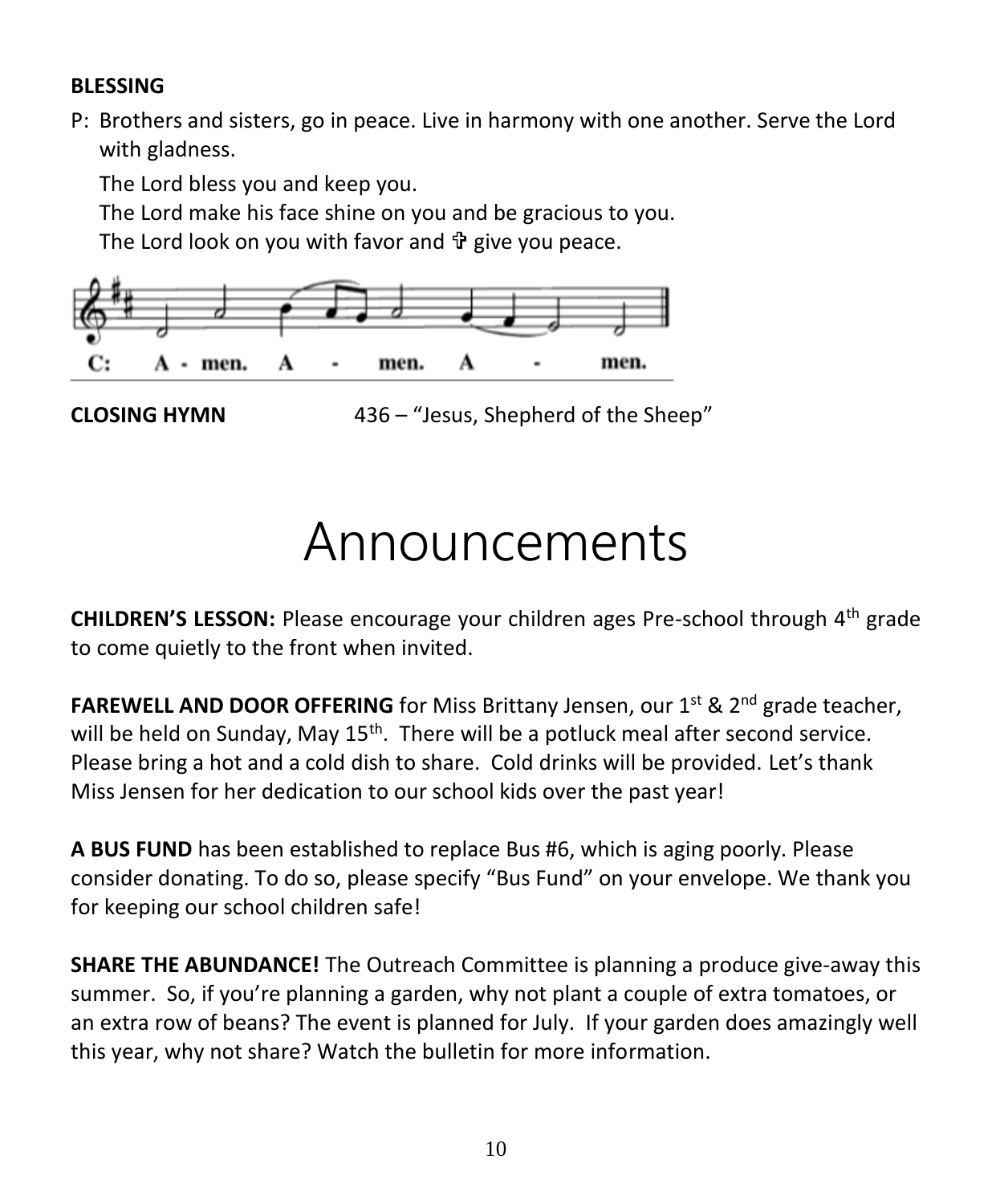**SAVE THE DATE:** Making summer plans? Save the date for Trinity's Vacation Bible School scheduled for July 18-22 from 6:00-8:00 PM. Online registration is open at [tlcjenera.org.](http://tlcjenera.org/)

**TRINITY LUTHERAN SCHOOL** is starting to plan for the 2022-2023 school year. As we continue to grow we are opening up new opportunities for volunteers at school. Some of the ways to volunteer are recess, lunch room, and in the classroom. We will have many new opportunities for volunteers in the classrooms this year so if you enjoy reading, writing, and arithmetic, now is your chance to pass your love of these subjects onto our students! If you are interested and available, please contact the school office or George Norway.

**UNDER THE SEA:** Explore "Under the Sea" at Mornings with Mommy on Monday, May 16 and Tuesday, May 17 from 9:30-10:30. You and your children can enjoy ocean themed songs, toys, crafts, and activities. Play in our ocean sensory bins, make a paper plate octopus, scoop pasta shells, and sort ocean animals. Watch out for the sharks! Register online at [tlcjenera.org](http://tlcjenera.org/) or call 262-391-7994.

**PRESCHOOL PLAYTIME:** Do your kids need a place to get some energy out? Join us for a FREE open gym for all preschool aged children (infants, toddlers, and preschoolers) in the school gym on Monday, May 9 from 10:00-11:00 AM. We will have balls to play with, ride-on toys, mats to crawl/roll around on, a mini-trampoline, infant toys, and lots of space to run around and play.

**MARTIN LUTHER COLLEGE** is accepting applications for ECLC Assistant Teacher, Receptionist, Custodian, Resource Development Manager, Baseball Assistant Coach, Volleyball Assistant Coach, and Men's Basketball Assistant. Interested individuals should apply online at [mlc-wels.edu/hr.](https://r20.rs6.net/tn.jsp?f=0010w8LUWZkV-ePXt3tomzaBEJxtRr1-UMHdW_wXx7v_2bQd1wJxrOWHBwYgcpcRzl1wWIoKOvEUyKaGmhVlwzqQ0QXEhY2tUY9JDSptaP8HUFg4F1PHSGrBYHE5n7I1G-W054WRoTVR0267J6Y-RGnwA==&c=eGYMWuFfLQo8OnnXxcA8MBX8REYZMbHfnWXQk45d6x-iV7UdzFhmSg==&ch=g38kh5q3jjo_aHqSbgEJrJdCQdIlfUuKeRuBzEXMM23Xohi3cVhtfQ==)